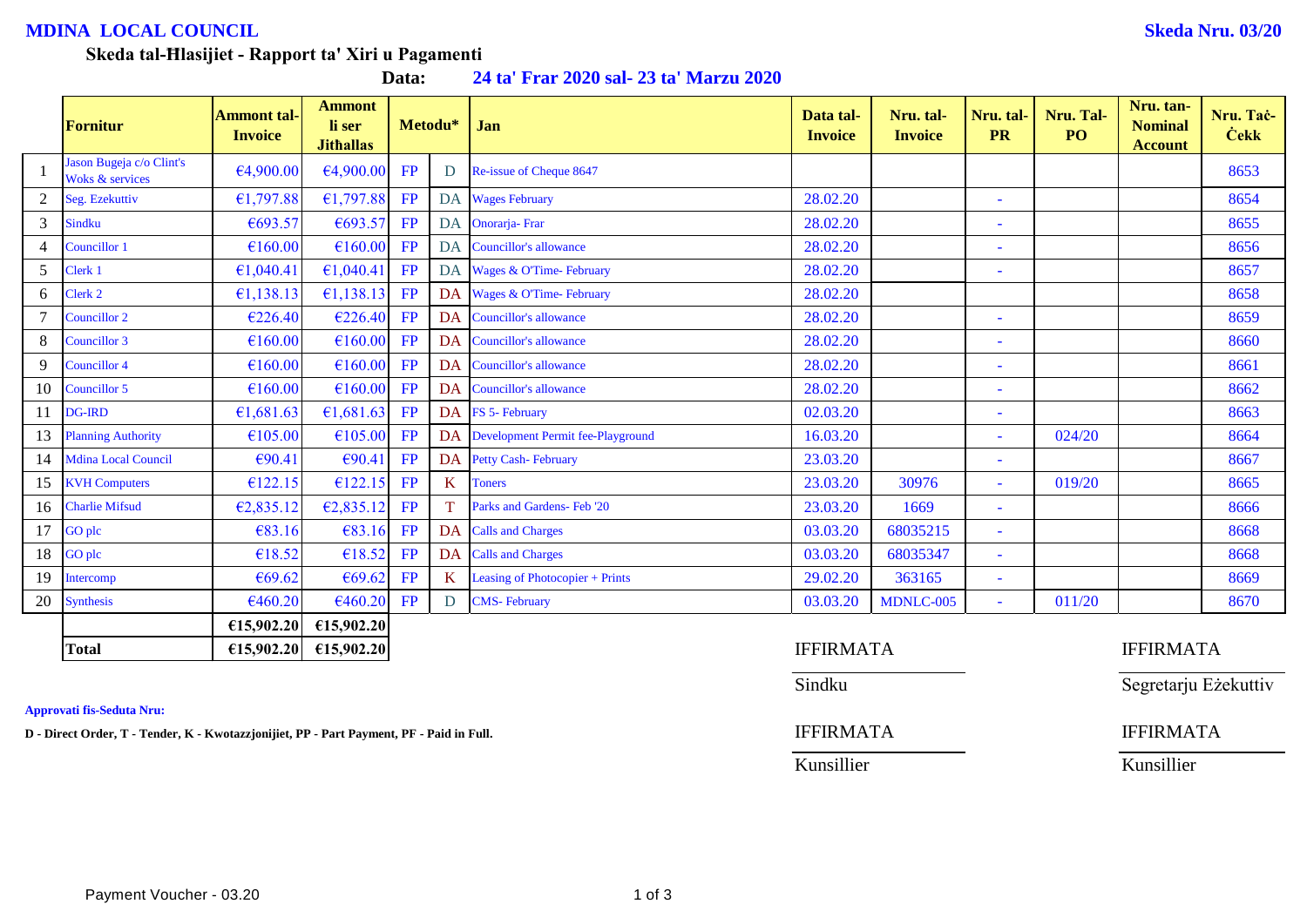## **MDINA LOCAL COUNCIL Skeda Nru. 03/20**

## **Skeda tal-Ħlasijiet - Rapport ta' Xiri u Pagamenti**

**Data: 24 ta' Frar 2020 sal- 23 ta' Marzu 2020**

|    | <b>Fornitur</b>                                 | <b>Ammont tal-</b><br><b>Invoice</b> | tiffranka  | Metodu* |           | <b>Deskrizzjoni</b>                                        | Data tal-<br><b>Invoice</b> | Nru. tal-<br><b>Invoice</b> | Nru. tal-<br><b>PR</b> | Nru. Tal-<br>PO <sub>1</sub> | Nru. tan-<br><b>Nominal</b><br><b>Account</b> | Nru. Tač-<br><b>Cekk</b> |
|----|-------------------------------------------------|--------------------------------------|------------|---------|-----------|------------------------------------------------------------|-----------------------------|-----------------------------|------------------------|------------------------------|-----------------------------------------------|--------------------------|
| 21 | <b>NSTS</b>                                     | €123.00                              | €123.00    | FP      | D         | <b>Accomodation Medieval Mdina '19</b>                     | 26.02.20                    | 3201921C                    |                        | 044/19                       |                                               | 8671                     |
| 22 | <b>NSTS</b>                                     | €123.00                              | €123.00    | FP      | D         | <b>Accomodation Medieval Mdina '19</b>                     | 26.02.20                    | 3201922C                    |                        | 044/19                       |                                               | 8671                     |
| 23 | <b>NSTS</b>                                     | €100.50                              | €100.50    | FP      | D         | <b>Accomodation Medieval Mdina '19</b>                     | 26.02.20                    | 3202178F                    |                        | 044/19                       |                                               | 8671                     |
| 24 | <b>Waste Collection Ltd</b>                     | €2,327.18                            | E2,327.18  | FP      | T.        | <b>Street Sweeping-February</b>                            | 29.02.20                    | 200119                      |                        |                              |                                               | 8672                     |
| 25 | <b>Datatrak</b>                                 | €14.56                               | €14.56     | FP      | DA        | Pre-Regional tickets                                       | 29.02.20                    | $Jan-74$                    |                        |                              |                                               | 8673                     |
| 26 | ason Bugeja c/o AA<br><b>Construction Works</b> | €1,200.00                            | €1,200.00  | FP      | D         | <b>Interior Painting- Casino Notabile</b>                  | 16.03.20                    | 107                         |                        | 01/20                        |                                               | 8674                     |
| 27 | Floorpul                                        | €83.70                               | €83.70     | FP      | D         | <b>Cleaning of office-January</b>                          | 26.02.20                    | <b>MDN/20/01</b>            |                        |                              |                                               | 8675                     |
| 28 | Ann Elizabeth Gauci                             | €1,800.00                            | €1,800.00  | FP      | D         | <b>Street Sweeping-January</b>                             | 30.12.19                    | 5                           |                        | 06/20                        |                                               | 8676                     |
| 29 | <b>Ann Elizabeth Gauci</b>                      | €182.90                              | €182.90    | FP      | D         | <b>Bulky</b>                                               | 18.12.19                    | 6                           |                        | 06/20                        |                                               | 8676                     |
| 30 | Wasteserv                                       | €118.00                              | €118.00    | FP      | <b>DA</b> | <b>Tipping fees</b>                                        | 15.02.20                    | 95177                       |                        |                              |                                               | 8677                     |
| 31 | <b>The Atrium</b>                               | €314.99                              | €314.99    | FP      | D         | Office chairs                                              | 16.03.20                    | 308784                      |                        | 020/20                       |                                               | 8678                     |
| 32 | Micamed                                         | €4,500.00                            | €4,500.00  | FP      | D         | Dustbins- Howard Gardens (Fondi Agenzija LESA)             | 04.03.20                    | 219                         |                        | 017/20                       |                                               | 8679                     |
| 33 | Melita                                          | €36.50                               | €36.50     | FP      | DA        | <b>ANPR</b> internet                                       | 01.03.20                    | 109376325                   |                        |                              |                                               | 8680                     |
| 34 | Filletti & filletti                             | €41.30                               | €41.30     | FP      | D         | <b>Legal Fees</b>                                          | 09.03.20                    | 9032020/MC/1                |                        | 021/20                       |                                               | 8681                     |
| 35 | <b>ARMS</b>                                     | €97.85                               | €97.85     | FP      | DA        | W & E- Circolo Notabile                                    | 26.03.20                    | 29481736                    |                        |                              |                                               | 8682                     |
| 36 | <b>ARC Studio</b>                               | €601.50                              | €601.50    | FP      | T.        | Professional Fees inc. Planning Application Fee-Playground | 13.03.20                    | 007/20                      |                        |                              |                                               | 8683                     |
| 37 |                                                 |                                      |            |         |           |                                                            |                             |                             |                        |                              |                                               |                          |
| 38 |                                                 |                                      |            |         |           |                                                            |                             |                             |                        |                              |                                               |                          |
| 39 |                                                 |                                      |            |         |           |                                                            |                             |                             |                        |                              |                                               |                          |
| 40 |                                                 |                                      |            |         |           |                                                            |                             |                             |                        |                              |                                               |                          |
|    | Sub Total c/f                                   | €11,664.98                           | €11,664.98 |         |           |                                                            |                             |                             |                        |                              |                                               |                          |
|    | Sub Total b/f                                   | £15,902.20                           | £15,902.20 |         |           |                                                            |                             |                             |                        |                              |                                               |                          |
|    | <b>Total</b>                                    | £27,567.18                           | £27,567.18 |         |           |                                                            | <b>IFFIRMATA</b>            |                             |                        |                              | <b>IFFIRMATA</b>                              |                          |

**Approvati fis-Seduta Nru:**

**D - Direct Order, T - Tender, K - Kwotazzjonijiet, PP - Part Payment, PF - Paid in Full.** IFFIRMATA IFFIRMATA

| <b>IFFIRMATA</b> |  |  |  |  |  |  |  |  |  |
|------------------|--|--|--|--|--|--|--|--|--|
| Sindku           |  |  |  |  |  |  |  |  |  |
| <b>IFFIRMATA</b> |  |  |  |  |  |  |  |  |  |

Kunsillier Kunsillier

Segretarju Eżekuttiv

| Kunsillieı |  |  |
|------------|--|--|
|            |  |  |
|            |  |  |